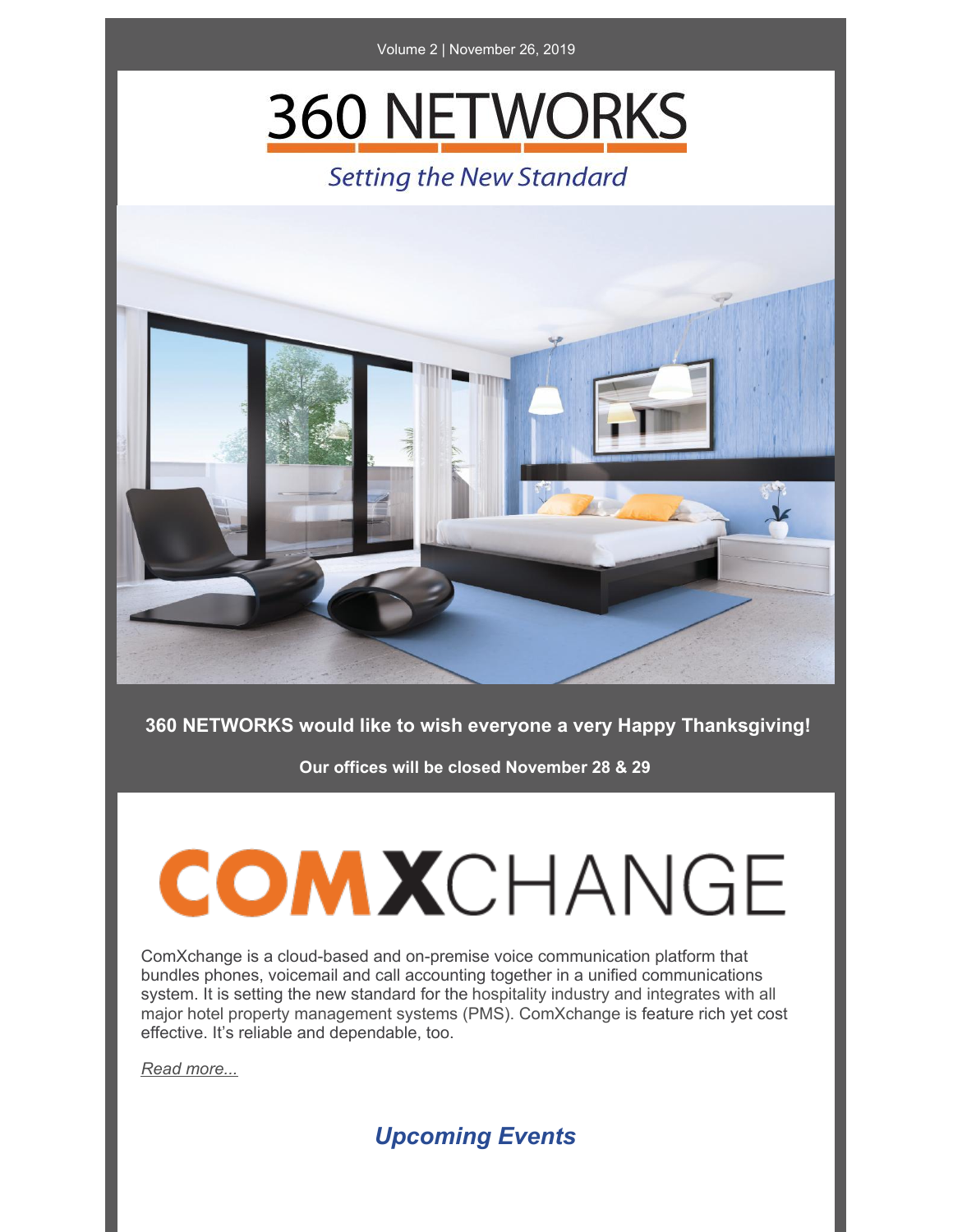

Be sure to come visit us at HRMSSS. January 28, 29 & 30, 2020 Myrtle Beach, South Carolina *More info to come later.*

*Useful tech tips and tricks you should know.*



A technology resource



Something new in ComXchange 14 is the DHCP (Dynamic Host Control Protocol) Module in the Web GUI. The DHCP module allows an admin to change the phones systems DHCP scope for assigning IP addresses to devices connecting to the ComXchange Server as well as see the leases assigned.

*If you would like to know more, please click [here.](https://files.constantcontact.com/5cfeb3dd701/0537950a-943d-4308-93fe-018315007995.pdf)*

### **Recent Installs**

**Wire Detroit -** Home2 Suites | Taylor, MI

**ITS -** Blue Moon Hotel | Miami Beach, FL

**Pinnacle Communications -** 21 C Museum Hotel | Chicago, IL

**MTS -** Fairfield Inn | Crete, NE